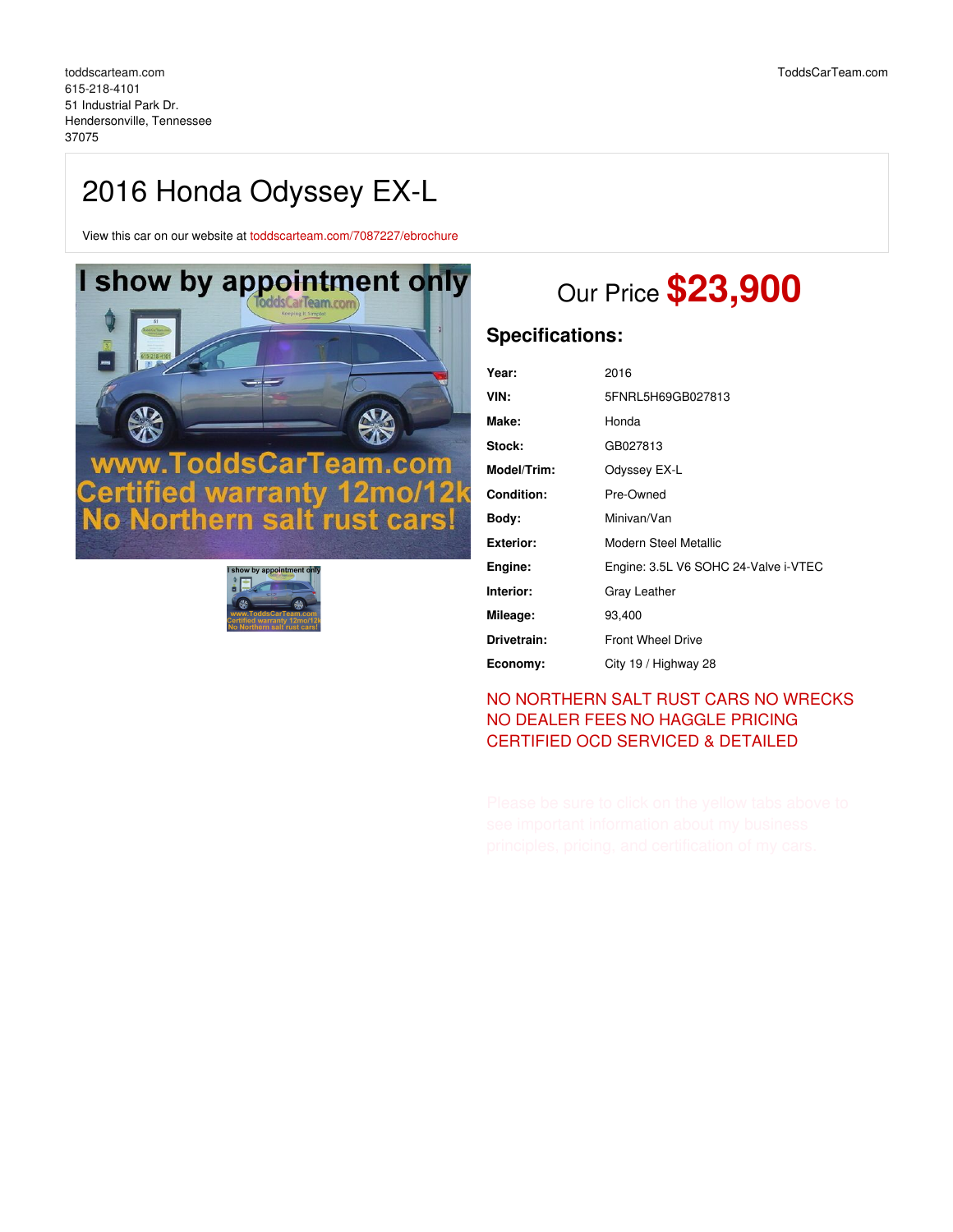#### 2016 Honda Odyssey EX-L ToddsCarTeam.com - 615-218-4101 - View this car on our website a[ttoddscarteam.com/7087227/ebrochure](https://toddscarteam.com/vehicle/7087227/2016-honda-odyssey-ex-l-hendersonville-tennessee-37075/7087227/ebrochure)



2016 Honda Odyssey EX-L ToddsCarTeam.com - 615-218-4101 - View this car on our website a[ttoddscarteam.com/7087227/ebrochure](https://toddscarteam.com/vehicle/7087227/2016-honda-odyssey-ex-l-hendersonville-tennessee-37075/7087227/ebrochure)



- Driver And Passenger Visor Vanity Mirrors w/Driver And Passenger Illumination
- Driver Foot Rest- Driver Seat- Dual Zone Front Automatic Air Conditioning
- Engine Immobilizer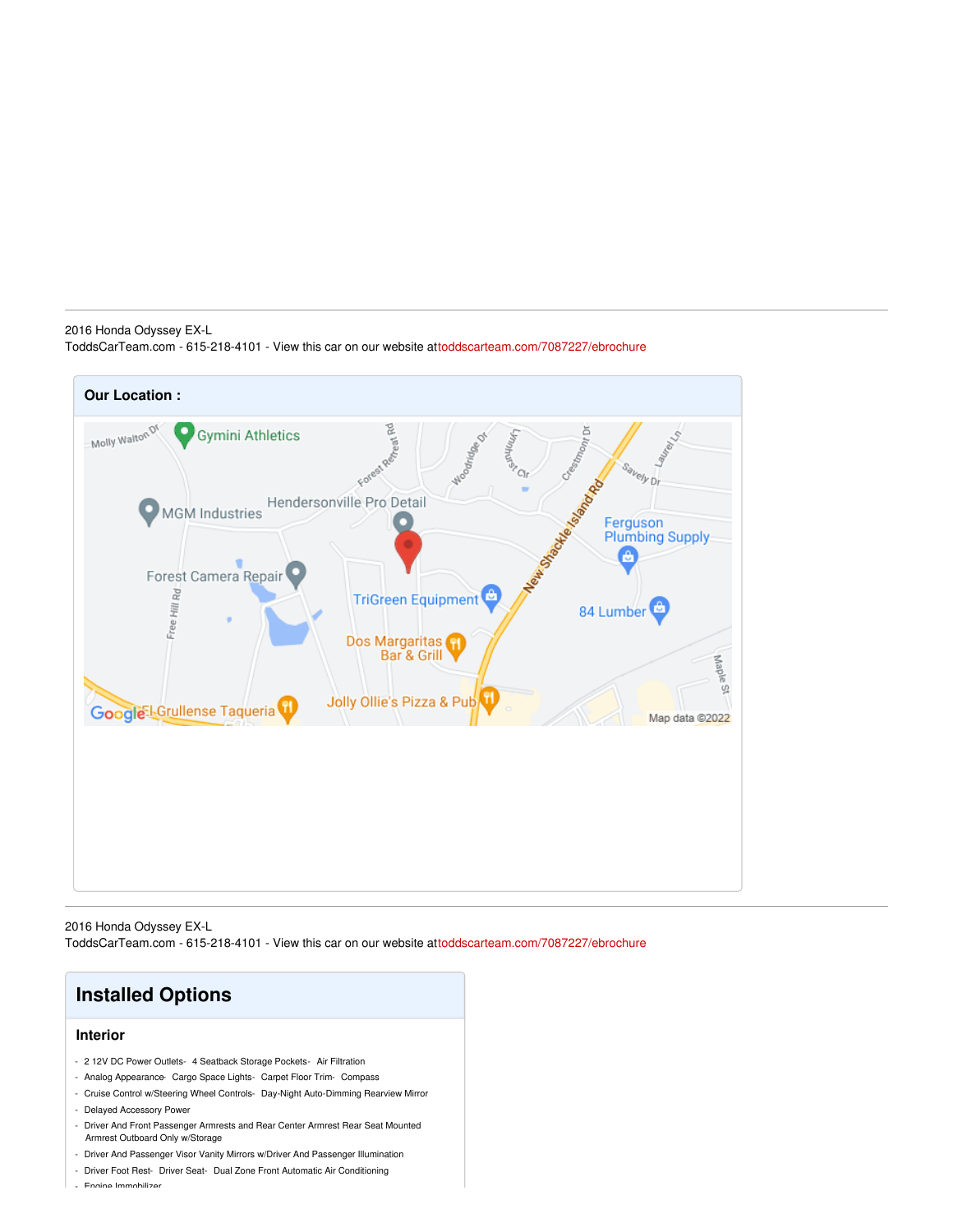- Engine Immobilizer
- FOB Controls -inc: Cargo Access, Windows and Sunroof/Convertible Roof
- Fade-To-Off Interior Lighting
- Fixed 60-40 Split-Bench 3rd Row Seat Front, Manual Recline, Manual Fold Into Floor, 3 Manual and Adjustable Head Restraints
- Front And Rear Map Lights- Front Cupholder
- Full Carpet Floor Covering -inc: Carpet Front And Rear Floor Mats Full Cloth Headliner
- Gauges -inc: Speedometer, Odometer, Engine Coolant Temp, Tachometer, Trip Odometer and Trip Computer
- HVAC -inc: Underseat Ducts and Headliner/Pillar Ducts
- Heated Front Bucket Seats -inc: driver's seat w/10-way power adjustment and power lumbar support, and front passenger's seat w/4-way power adjustment
- HomeLink Garage Door Transmitter- Illuminated Locking Glove Box
- Instrument Panel Covered Bin, Refrigerated/Cooled Box Located In The Console, Driver / Passenger And Rear Door Bins
- Interior Trim -inc: Metal-Look/Piano Black Instrument Panel Insert and Chrome/Metal-Look Interior Accents
- Leather Gear Shifter Material- Leather Seat Trim -inc: front and outboard 2nd-row
- Leather Steering Wheel- Leatherette Door Trim Insert
- Manual Anti-Whiplash Adjustable Front Head Restraints and Manual Adjustable Rear Head **Restraints**
- Manual Tilt/Telescoping Steering Column- Outside Temp Gauge- Passenger Seat
- Perimeter Alarm- Power 1st Row Windows w/Driver And Passenger 1-Touch Up/Down
- Power Door Locks w/Autolock Feature
- Power Rear Windows, Fixed 3rd Row Windows and w/Manual Sun Blinds
- Proximity Key For Doors And Push Button Start Rear Cupholder
- Rear HVAC w/Separate Controls
- Remote Keyless Entry w/Integrated Key Transmitter, 2 Door Curb/Courtesy, Illuminated Entry, Illuminated Ignition Switch and Panic Button
- Remote Releases -Inc: Power Cargo Access and Mechanical Fuel
- Removable 40-20-40 Folding Split-Bench Front Facing Manual Reclining Fold Forward Seatback Rear Seat w/Manual Fore/Aft and Side-To-Side Sliding
- Removable Floor Console w/Covered Storage, Mini Overhead Console w/Storage, Conversation Mirror and 2 12V DC Power Outlets
- Smart Device Integration- Systems Monitor- Trip Computer- Trunk/Hatch Auto-Latch - Valet Function

#### **Exterior**

- Tailgate/Rear Door Lock Included w/Power Door Locks Tires: P235/65R17 103T AS
- Wheels: 17" x 7" Alloy- Steel Spare Wheel- Speed Sensitive Variable Intermittent Wipers
- Power Sliding Rear Doors- Power Liftgate Rear Cargo Access- Lip Spoiler
- LED Brakelights- Galvanized Steel/Aluminum Panels
- Front Windshield -inc: Sun Visor Strip
- Fixed Rear Window w/Fixed Interval Wiper and Defroster
- Express Open/Close Sliding And Tilting Glass 1st Row Sunroof w/Sunshade
- Deep Tinted Glass- Compact Spare Tire Mounted Inside- Clearcoat Paint
- Chrome Side Windows Trim, Black Front Windshield Trim and Black Rear Window Trim
- Chrome Door Handles- Body-Colored Rear Step Bumper
- Body-Colored Power Heated Side Mirrors w/Manual Folding
- Body-Colored Front Bumper w/Chrome Rub Strip/Fascia Accent
- Black Grille w/Chrome Accents
- Auto On/Off Projector Beam Halogen Daytime Running Headlamps w/Delay-Off

#### **Safety**

- 2 12V DC Power Outlets- 4 Seatback Storage Pockets- Air Filtration
- Analog Appearance- Cargo Space Lights- Carpet Floor Trim- Compass
- Cruise Control w/Steering Wheel Controls- Day-Night Auto-Dimming Rearview Mirror
- Delayed Accessory Power
- Driver And Front Passenger Armrests and Rear Center Armrest Rear Seat Mounted Armrest Outboard Only w/Storage
- Driver And Passenger Visor Vanity Mirrors w/Driver And Passenger Illumination
- Driver Foot Rest- Driver Seat- Dual Zone Front Automatic Air Conditioning
- Engine Immobilizer
- FOB Controls -inc: Cargo Access, Windows and Sunroof/Convertible Roof
- Fade-To-Off Interior Lighting
- Fixed 60-40 Split-Bench 3rd Row Seat Front, Manual Recline, Manual Fold Into Floor, 3 Manual and Adjustable Head Restraints
- Front And Rear Map Lights- Front Cupholder
- Full Carpet Floor Covering -inc: Carpet Front And Rear Floor Mats Full Cloth Headliner
- Gauges -inc: Speedometer, Odometer, Engine Coolant Temp, Tachometer, Trip Odometer and Trip Computer
- HVAC -inc: Underseat Ducts and Headliner/Pillar Ducts
- Heated Front Bucket Seats -inc: driver's seat w/10-way power adjustment and power

lumbar support, and front passenger's seat w/4-way power adjustment